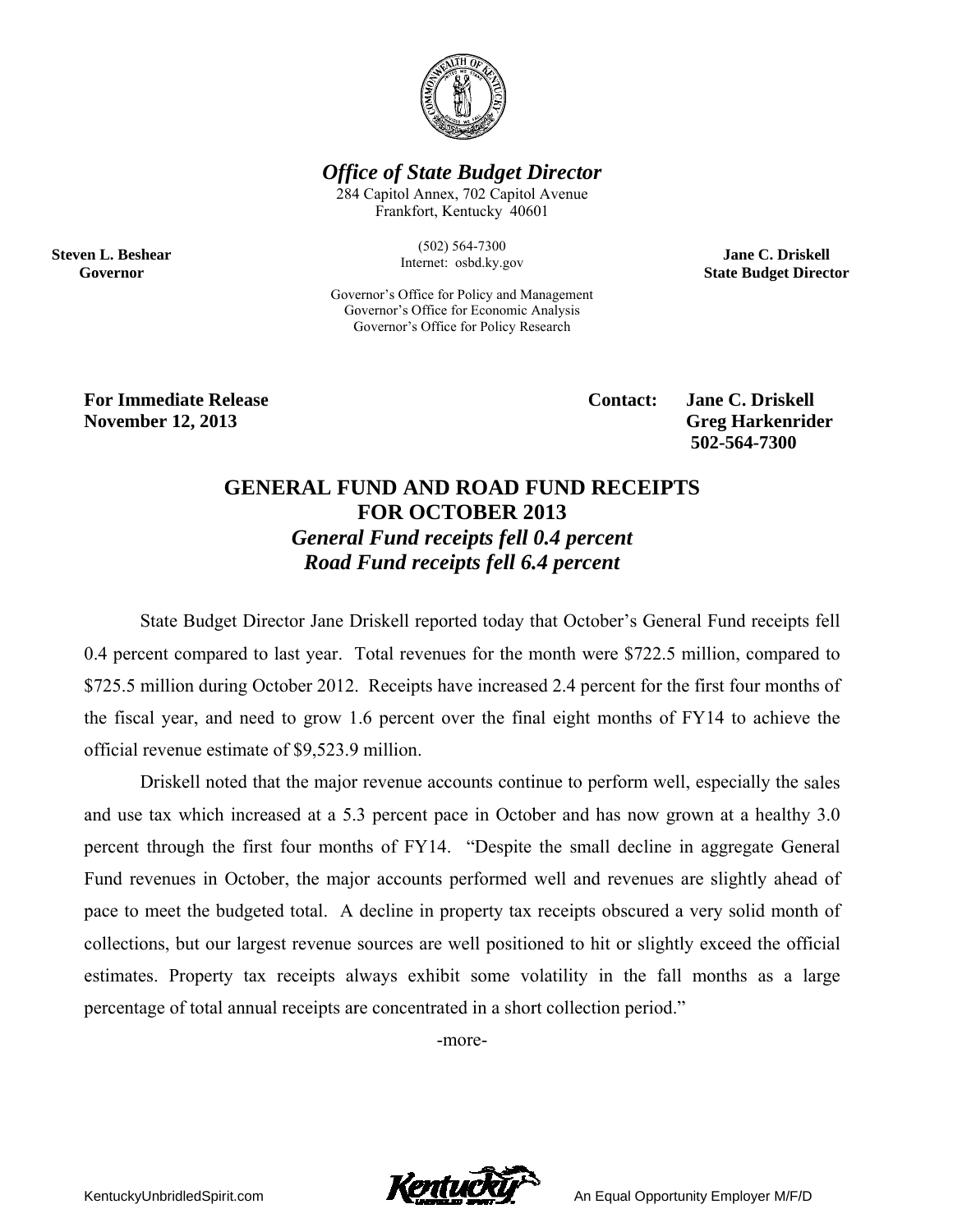Among the major accounts,

- Corporation income tax receipts increased 4.4 percent in October and have grown 31.1 percent in FY14.
- Individual income tax collections rose 1.1 percent in October. Receipts are up 2.7 percent for the first four months of FY14.
- Sales and use tax receipts rose 5.3 percent in October and are up 3.0 for the year. The sales tax has rebounded nicely following a decline in sales tax receipts in FY13.
- Property tax collections decreased 46.7 percent in October, and are down 25.6 percent year-to-date. The bulk of all property tax receipts accrue between November and January, so we expect these accounts to rebound.
- Cigarette tax receipts fell 4.8 percent in October and are down 2.8 percent for the first four months of the fiscal year.
- Coal severance tax receipts increased 5.4 percent but are down 15.5 percent year-to-date. Severance receipts increased for only the second time in the previous 20 months.
- Lottery revenues grew 12.6 percent in October and are up 3.3 percent for the year.

Road Fund receipts for October totaled \$127.2 million, a 6.4 percent decrease from October 2012 levels. Year-to-date Road Fund receipts have grown 6.1 percent. Based on year-to-date collections, Road Fund receipts must increase 4.6 percent to meet the official FY14 estimate of \$1,568.2 million.

Motor vehicle usage tax receipts declined 15.6 percent for the month but have grown 5.1 percent year-to-date. Motor fuels taxes decreased 1.3 percent in October and have now grown 7.9 percent for the year.

Driskell noted that the October Road Fund decline should be viewed in conjunction with the steep increase in September. "Motor vehicle usage tax receipts increased 31.3 percent in September because of an additional week of collections, and our expectation was to see a correction in October. Road Fund performance has been very solid through the first four months of FY14, but growth in the second half of FY14 will prove more challenging as the tax rate on motor fuels will be adjusted downward by 1.5 cents per gallon beginning in January."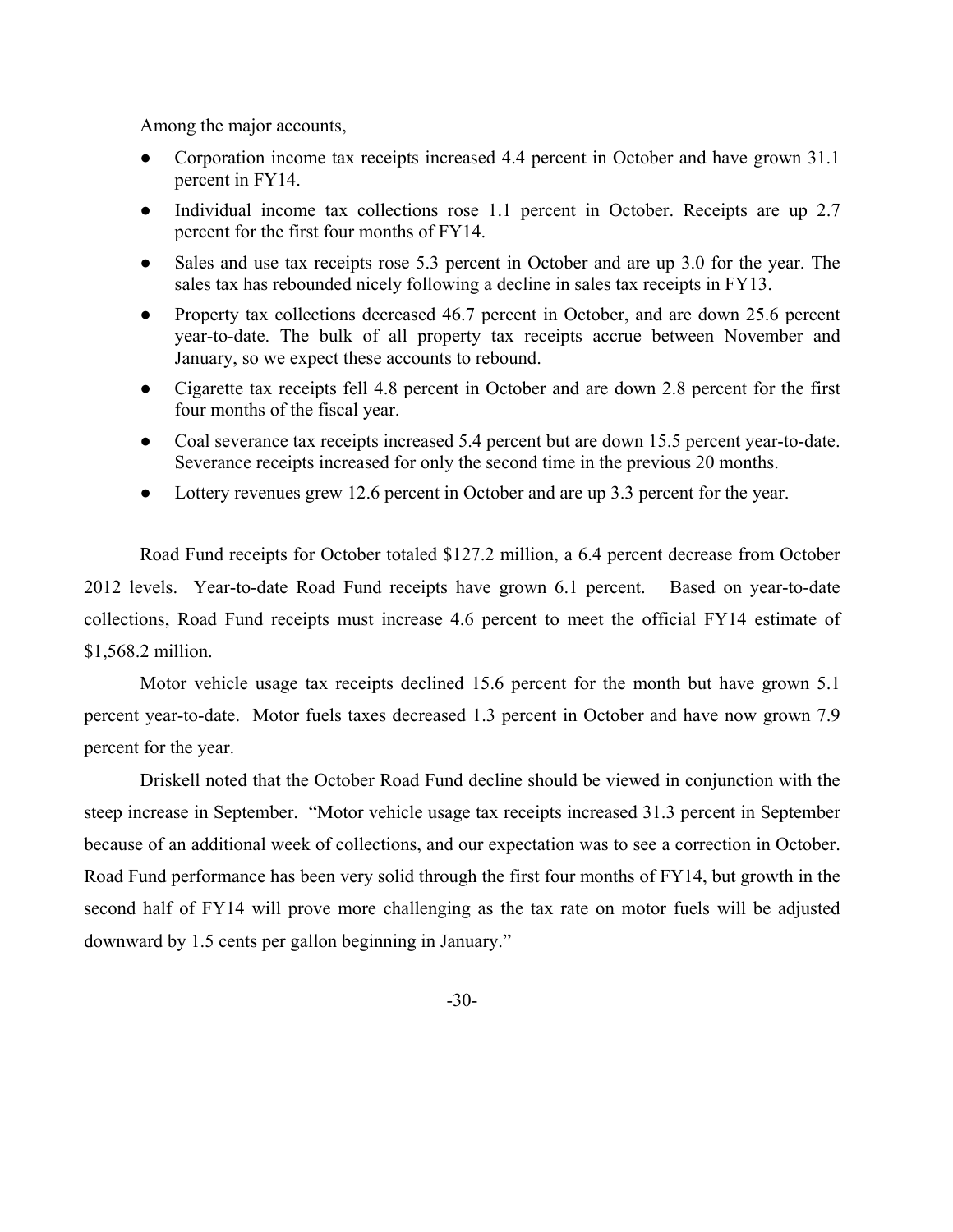## **KENTUCKY STATE GOVERNMENT REVENUE 1. GENERAL FUND REVENUE**

|                                                                 |                          | <b>OCTOBER</b>            |                      |                         | <b>JULY THROUGH OCTOBER</b> |                     |
|-----------------------------------------------------------------|--------------------------|---------------------------|----------------------|-------------------------|-----------------------------|---------------------|
|                                                                 | 2013                     | 2012                      | % Change             | FY 2014                 | FY 2013                     | % Change            |
| <b>TOTAL GENERAL FUND</b>                                       | \$722,528,721            | \$725,505,560             | $-0.4%$              | \$2,996,900,091         | \$2,926,502,873             | 2.4%                |
| <b>Tax Receipts</b>                                             | \$688,082,067            | \$693,562,206             | -0.8%                | \$2,887,552,168         | \$2,818,526,946             | 2.4%                |
| Sales and Gross Receipts                                        | \$310,122,716            | \$297,468,664             | 4.3%                 | \$1,236,036,385         | \$1,204,016,405             | 2.7%                |
| <b>Beer Consumption</b>                                         | 554,236                  | 425,617                   | 30.2%                | 2,199,876               | 2,155,501                   | $2.1\%$             |
| <b>Beer Wholesale</b>                                           | 5,221,809                | 3,768,663                 | 38.6%                | 20,851,798              | 17,952,876                  | 16.1%               |
| Cigarette                                                       | 19,080,291               | 20,041,763                | $-4.8%$              | 78,401,477              | 80,640,406                  | $-2.8%$             |
| <b>Distilled Spirits Case Sales</b>                             | 9,936                    | 5,133                     | 93.6%                | 41,345                  | 38,968                      | 6.1%                |
| <b>Distilled Spirits Consumption</b>                            | 953,637                  | 870,782                   | 9.5%                 | 3,971,158               | 3,886,334                   | 2.2%                |
| <b>Distilled Spirits Wholesale</b>                              | 2,642,460                | 2,350,102                 | 12.4%                | 10,742,094              | 9,780,304                   | 9.8%                |
| Insurance Premium                                               | 9,630,555                | 10,761,411                | $-10.5%$<br>$---$    | 43,180,163              | 41,388,399                  | 4.3%<br>$-68.5%$    |
| Pari-Mutuel<br>Race Track Admission                             | (310, 965)<br>7,872      | 218,148<br>867            | 808.1%               | 521,248<br>101,265      | 1,653,896<br>81,484         | 24.3%               |
| Sales and Use                                                   | 263,732,356              | 250,339,486               | 5.3%                 | 1,041,841,477           | 1,011,066,175               | 3.0%                |
| <b>Wine Consumption</b>                                         | 219,134                  | 206,472                   | 6.1%                 | 997,201                 | 872,625                     | 14.3%               |
| Wine Wholesale                                                  | 1,142,165                | 1,045,442                 | 9.3%                 | 4,628,176               | 4,385,254                   | 5.5%                |
| <b>Telecommunications Tax</b>                                   | 5,499,779                | 5,765,425                 | $-4.6%$              | 21,483,072              | 22,864,841                  | $-6.0%$             |
| <b>Other Tobacco Products</b>                                   | 1,741,656                | 1,667,665                 | 4.4%                 | 7,077,179               | 7,243,600                   | $-2.3%$             |
| Floor Stock Tax                                                 | (2,206)                  | 1,687                     | $---$                | (1, 144)                | 5,744                       |                     |
| License and Privilege                                           | \$37,687,055             | \$41,826,188              | $-9.9%$              | \$152,467,111           | \$161,657,159               | $-5.7%$             |
| Alc. Bev. License Suspension                                    | 35,923                   | 46,067                    | $-22.0%$             | 122,115                 | 119.433                     | 2.2%                |
| Coal Severance                                                  | 17,686,325               | 16,772,250                | 5.4%                 | 69,014,936              | 81,694,607                  | $-15.5%$            |
| <b>Corporation License</b>                                      | 31.637                   | 1,508                     | 1997.3%              | 289,275                 | (493,075)                   |                     |
| <b>Corporation Organization</b><br><b>Occupational Licenses</b> | 7,969                    | 3,496<br>8,248            | 128.0%<br>24.6%      | 16,184<br>54,509        | 43,744<br>23,243            | $-63.0%$<br>134.5%  |
| Oil Production                                                  | 10,274<br>874,886        | 865,582                   | 1.1%                 | 4,327,658               | 3,416,366                   | 26.7%               |
| Race Track License                                              | 30,000                   | 875                       | 3328.6%              | 125,000                 | 95,875                      | 30.4%               |
| <b>Bank Franchise Tax</b>                                       | 1,029,137                | 94,779                    | 985.8%               | 2,208,794               | (969, 638)                  | $---$               |
| <b>Driver License Fees</b>                                      | 57,678                   | 46,974                    | 22.8%                | 220,403                 | 217,171                     | 1.5%                |
| <b>Minerals Severance</b>                                       | 1,741,460                | 1,475,587                 | 18.0%                | 6,362,442               | 4,999,175                   | 27.3%               |
| Natural Gas Severance                                           | 706,942                  | 1,164,300                 | $-39.3%$             | 5,670,439               | 3,912,726                   | 44.9%               |
| <b>Limited Liability Entity</b>                                 | 15,474,823               | 21,346,522                | $-27.5%$             | 64,055,355              | 68,597,531                  | $-6.6%$             |
| Income                                                          | \$316,319,610            | \$312,663,880             | 1.2%                 | \$1,398,291,676         | \$1,327,489,251             | 5.3%                |
| Corporation                                                     | 10,267,485               | 9,832,267                 | 4.4%                 | 160,975,841             | 122,779,005                 | 31.1%               |
| Individual                                                      | 306,052,125              | 302,831,613               | 1.1%                 | 1,237,315,835           | 1,204,710,246               | 2.7%                |
| Property                                                        | \$17,351,383             | \$32,557,595              | $-46.7%$             | \$73,164,801            | \$98,293,639                | $-25.6%$            |
| <b>Building &amp; Loan Association</b>                          | 0                        | 0                         | $---$                | 5,753                   | 4,180                       | 37.6%               |
| General - Real                                                  | 5,329,233                | 2,095,565                 | 154.3%               | 5,357,839               | 1,803,147                   | 197.1%              |
| General - Tangible                                              | 9,692,370                | 14,543,822                | $-33.4%$<br>$-52.8%$ | 38,567,211<br>5,311,855 | 42,741,875                  | $-9.8%$<br>$-62.8%$ |
| Omitted & Delinquent<br><b>Public Service</b>                   | (2,031,272)<br>4,022,324 | (4,299,376)<br>19,702,792 | $-79.6%$             | 18,958,466              | 14,271,139<br>38,692,443    | $-51.0%$            |
| Other                                                           | 338,729                  | 514,791                   | $-34.2%$             | 4,963,677               | 780,855                     | 535.7%              |
|                                                                 |                          |                           |                      |                         |                             |                     |
| Inheritance                                                     | \$3,704,588              | \$3,440,975               | 7.7%                 | \$17,339,267            | \$12,828,201                | 35.2%               |
| Miscellaneous                                                   | \$2,896,715              | \$5,604,904               | $-48.3%$             | \$10,252,927            | \$14,242,291                | $-28.0%$            |
| <b>Legal Process</b><br>T. V. A. In Lieu Payments               | 1,482,108                | 1,541,076<br>4,063,828    | -3.8%                | 5,415,779               | 6,768,602                   | -20.0%<br>$-35.3%$  |
| Other                                                           | 1,414,607<br>0           | 0                         | $-65.2%$<br>---      | 4,837,148<br>0          | 7,473,689<br>0              |                     |
| <b>Nontax Receipts</b>                                          | \$34,322,836             | \$31,750,759              | 8.1%                 | \$108,719,704           | \$107,265,597               | 1.4%                |
| <b>Departmental Fees</b>                                        | 1,135,991                | (192, 607)                | ---                  | 4,788,219               | 5,657,490                   | -15.4%              |
| PSC Assessment Fee                                              | 118,056                  | 2,627                     | 4394.1%              | 14,367,772              | 13,076,156                  | 9.9%                |
| Fines & Forfeitures                                             | 2,087,602                | 2,125,700                 | $-1.8%$              | 8,297,586               | 10,410,545                  | $-20.3%$            |
| Income on Investments                                           | (63, 692)                | (366,226)                 | $---$                | (219, 693)              | 809,036                     | 3.3%                |
| Lottery<br>Sale of NO <sub>x</sub> Credits                      | 19,139,743<br>0          | 17,000,000<br>0           | 12.6%<br>$---$       | 67,639,743<br>39,000    | 65,500,000<br>6,500         | 500.0%              |
| <b>Miscellaneous</b>                                            | 11,905,136               | 13,181,265                | $-9.7%$              | 13,807,078              | 11,805,869                  | 17.0%               |
| <b>Redeposit of State Funds</b>                                 | \$123,818                | \$192,595                 | $-35.7%$             | \$628,219               | \$710,330                   | $-11.6%$            |